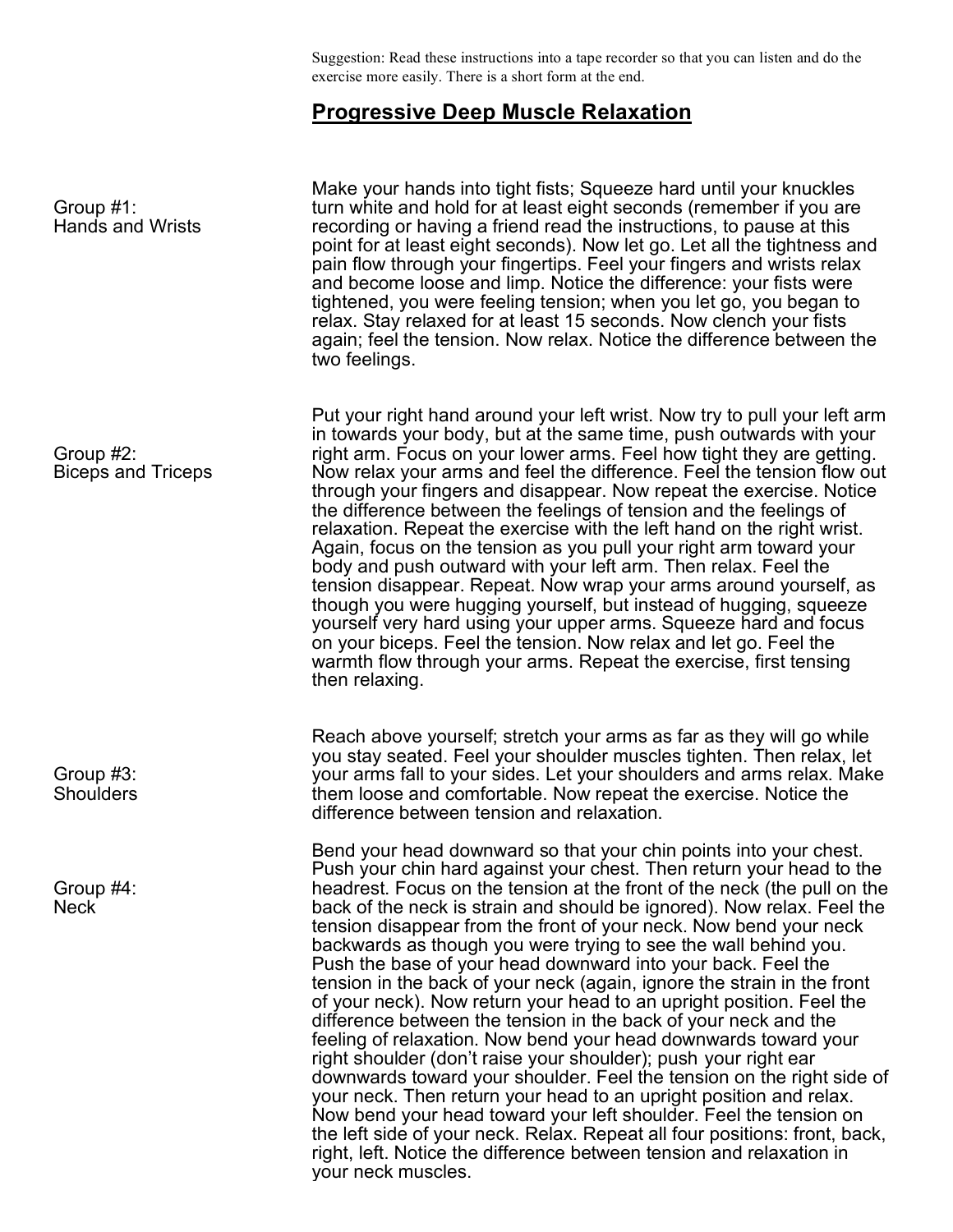| Group #5:<br>Tongue and<br>Mouth        | Put the tip of your tongue on the roof of your mouth right<br>behind your front teeth. Push hard until your tongue feels<br>solid and tight and hard. Let your tongue rest naturally in a<br>comfortable position. Once again push your tongue against<br>the roof of your mouth and then relax.<br>Open your mouth as wide as you can. Feel the tension in<br>your jaw. Now relax. Feel the tension disappear. Repeat<br>this exercise. Now purse your lips together. Tighten your I<br>ips together as hard as you can. Then relax. Feel the<br>tension around your mouth disappear. Repeat.                                                                                 |
|-----------------------------------------|--------------------------------------------------------------------------------------------------------------------------------------------------------------------------------------------------------------------------------------------------------------------------------------------------------------------------------------------------------------------------------------------------------------------------------------------------------------------------------------------------------------------------------------------------------------------------------------------------------------------------------------------------------------------------------|
| Group#6:<br>Eyes, Nose, and<br>Forehead |                                                                                                                                                                                                                                                                                                                                                                                                                                                                                                                                                                                                                                                                                |
|                                         | Close your eyes as tightly as possible. Squeeze your eyelids<br>together so that your nose wrinkles up. Keep squeezing. Now<br>relax your eyes and nose. You don't have to open your eyes<br>all the way; just let your eyelids relax until all the tightness is<br>gone and they feel very comfortable. Tightly close your eyes<br>again. Then relax. Notice the difference between tension and<br>relaxation. Focus on your forehead and tense the muscles<br>until you are frowning and your forehead is wrinkled. Now<br>relax. Feel your forehead becoming smooth. Allow the<br>relaxation to spread from your forehead to your scalp.<br>Now frown again and then relax. |
| Group #7:<br><b>Back</b>                | Straighten your arms out from your sides and stretch them<br>backwards as far as they will go. Press your shoulder blades<br>toward the back of the chair and push the center of your body<br>forward. Feel the muscles in your upper back tense. Now let<br>your arms fall to your sides and your shoulders hunch forward.<br>Feel the tension and tightness disappear. Repeat. Notice the<br>difference between tension and relaxation.                                                                                                                                                                                                                                      |
| Group #8:<br>Stomach                    | Take in a deep breath and suck in your stomach as hard as you<br>can. Try to continue breathing while you hold in your stomach.<br>Try to touch your backbone with the front wall of your stomach.<br>Now let go and relax until all the tightness is gone. Feel the<br>difference between tension and relaxation in your stomach<br>region. Now take a deep breath and push your stomach forward<br>as though you were preparing for a punch in your abdomen.<br>Then relax. Breathe deeply and exhale slowly. Repeat both<br>exercises: pulling in your stomach and then relaxing, and<br>pushing out your stomach and relaxing.                                             |
| Group #9:<br><b>Thighs</b>              | Put your right hand on your left knee. Push your knee upwards and at<br>the same time push down with your hand. Focus on the thigh muscle<br>and push harder with that muscle. Feel the tension in your thigh (you'll                                                                                                                                                                                                                                                                                                                                                                                                                                                          |